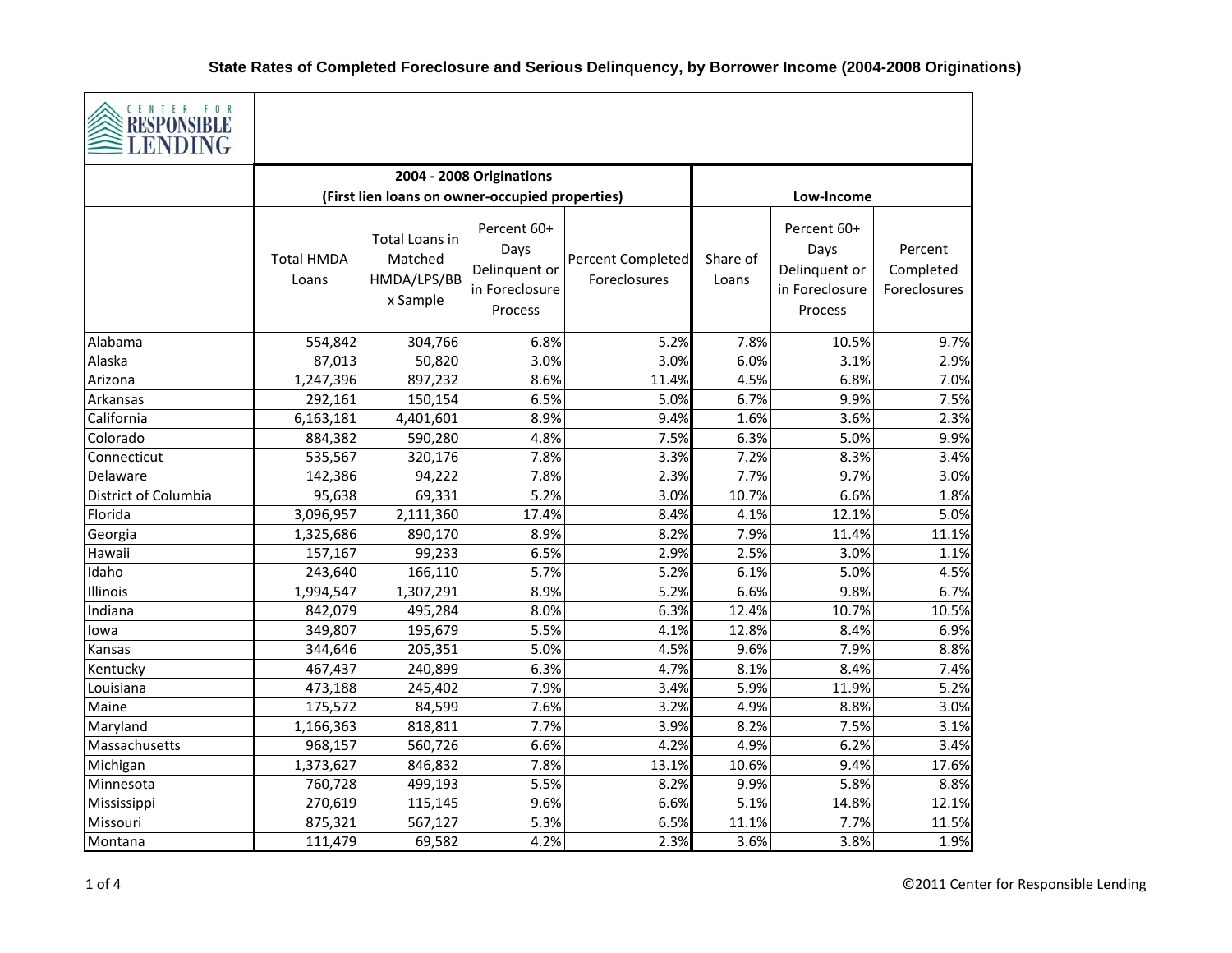

| ELENDING             |                   |                                                                      |                                      |                   |                                                                   |                                      |                   |                                                                   |                                      |
|----------------------|-------------------|----------------------------------------------------------------------|--------------------------------------|-------------------|-------------------------------------------------------------------|--------------------------------------|-------------------|-------------------------------------------------------------------|--------------------------------------|
|                      | Moderate-Income   |                                                                      |                                      | Middle-Income     |                                                                   |                                      | Higher-Income     |                                                                   |                                      |
|                      | Share of<br>Loans | Percent 60+<br>Days<br>Delinquent<br>or in<br>Foreclosure<br>Process | Percent<br>Completed<br>Foreclosures | Share of<br>Loans | Percent 60+<br>Days<br>Delinquent or<br>in Foreclosure<br>Process | Percent<br>Completed<br>Foreclosures | Share of<br>Loans | Percent 60+<br>Days<br>Delinquent or<br>in Foreclosure<br>Process | Percent<br>Completed<br>Foreclosures |
| Alabama              | 20.4%             | 9.2%                                                                 | 7.2%                                 | 25.7%             | 7.3%                                                              | 5.2%                                 | 38.9%             | 4.8%                                                              | 3.4%                                 |
| Alaska               | 22.5%             | 3.5%                                                                 | 3.5%                                 | 32.0%             | 3.3%                                                              | 3.0%                                 | 33.2%             | 2.5%                                                              | 2.7%                                 |
| Arizona              | 18.4%             | 9.1%                                                                 | 11.0%                                | 26.8%             | 9.4%                                                              | 13.1%                                | 42.9%             | 8.4%                                                              | 11.1%                                |
| Arkansas             | 20.0%             | 9.2%                                                                 | 6.7%                                 | 24.6%             | 6.9%                                                              | 5.2%                                 | 40.0%             | 4.7%                                                              | 3.6%                                 |
| California           | 8.4%              | 5.7%                                                                 | 4.0%                                 | 21.2%             | 7.7%                                                              | 7.3%                                 | 64.2%             | 9.9%                                                              | 11.1%                                |
| Colorado             | 22.2%             | 5.7%                                                                 | 10.9%                                | 26.8%             | 5.0%                                                              | 7.7%                                 | 36.6%             | 4.2%                                                              | 4.9%                                 |
| Connecticut          | 24.9%             | 9.4%                                                                 | 3.9%                                 | 28.3%             | 8.8%                                                              | 3.8%                                 | 33.0%             | 5.9%                                                              | 2.4%                                 |
| Delaware             | 23.7%             | 9.0%                                                                 | 2.5%                                 | 27.6%             | 8.2%                                                              | 2.4%                                 | 32.4%             | 6.6%                                                              | 2.0%                                 |
| District of Columbia | 23.3%             | 6.4%                                                                 | 2.7%                                 | 25.0%             | 5.6%                                                              | 3.7%                                 | 36.9%             | 3.5%                                                              | 2.9%                                 |
| Florida              | 16.1%             | 15.2%                                                                | 6.5%                                 | 25.8%             | 17.5%                                                             | 8.4%                                 | 47.0%             | 18.7%                                                             | 9.3%                                 |
| Georgia              | 24.9%             | 11.4%                                                                | 10.7%                                | 25.9%<br>25.0%    | 9.3%                                                              | 8.6%                                 | 34.6%<br>48.7%    | 6.3%                                                              | 5.6%                                 |
| Hawaii<br>Idaho      | 12.2%<br>20.1%    | 4.4%<br>5.9%                                                         | 1.4%<br>5.3%                         | 27.4%             | 6.0%<br>6.1%                                                      | 2.3%<br>5.4%                         | 37.3%             | 8.0%<br>5.9%                                                      | 3.9%                                 |
|                      | 21.8%             | 10.4%                                                                | 6.1%                                 | 29.5%             | 9.9%                                                              | 5.8%                                 | 36.2%             | 6.9%                                                              | 5.3%                                 |
| Illinois<br>Indiana  | 26.3%             | 9.8%                                                                 | 7.9%                                 | 25.6%             | 7.9%                                                              | 5.4%                                 | 27.3%             | 5.3%                                                              | 3.9%<br>3.1%                         |
|                      | 26.3%             | 7.0%                                                                 | 5.1%                                 | 26.1%             | 5.2%                                                              | 3.2%                                 | 26.1%             | 3.1%                                                              | 2.0%                                 |
| lowa<br>Kansas       | 23.6%             | 6.5%                                                                 | 6.1%                                 | 26.9%             | 5.1%                                                              | 4.2%                                 | 32.9%             | 3.2%                                                              | 2.3%                                 |
| Kentucky             | 22.0%             | 8.1%                                                                 | 6.4%                                 | 25.9%             | 6.8%                                                              | 4.9%                                 | 35.9%             | 4.6%                                                              | 2.9%                                 |
| Louisiana            | 18.0%             | 10.1%                                                                | 4.5%                                 | 25.7%             | 9.0%                                                              | 3.8%                                 | 44.1%             | 6.1%                                                              | 2.6%                                 |
| Maine                | 20.2%             | 9.3%                                                                 | 3.6%                                 | 29.2%             | 8.3%                                                              | 3.2%                                 | 35.9%             | 6.3%                                                              | 2.8%                                 |
| Maryland             | 25.2%             | 8.3%                                                                 | 3.8%                                 | 29.5%             | 8.3%                                                              | 4.5%                                 | 31.1%             | 6.7%                                                              | 3.6%                                 |
| Massachusetts        | 20.8%             | 7.4%                                                                 | 4.5%                                 | 30.9%             | 7.5%                                                              | 5.0%                                 | 38.6%             | 5.4%                                                              | 3.5%                                 |
| Michigan             | 25.5%             | 9.2%                                                                 | 16.3%                                | 27.2%             | 8.0%                                                              | 13.1%                                | 29.4%             | 6.0%                                                              | 8.8%                                 |
| Minnesota            | 27.8%             | 6.5%                                                                 | 10.3%                                | 27.9%             | 5.8%                                                              | 8.6%                                 | 26.7%             | 4.3%                                                              | 5.7%                                 |
| Mississippi          | 16.6%             | 13.5%                                                                | 9.9%                                 | 24.3%             | 11.0%                                                             | 7.3%                                 | 42.9%             | 7.4%                                                              | 4.5%                                 |
| Missouri             | 26.1%             | 6.6%                                                                 | 8.2%                                 | 26.0%             | 5.3%                                                              | 5.9%                                 | 30.2%             | 3.5%                                                              | 3.8%                                 |
| Montana              | 14.9%             | 4.3%                                                                 | 2.1%                                 | 25.1%             | 4.3%                                                              | 2.4%                                 | 40.7%             | 4.9%                                                              | 2.6%                                 |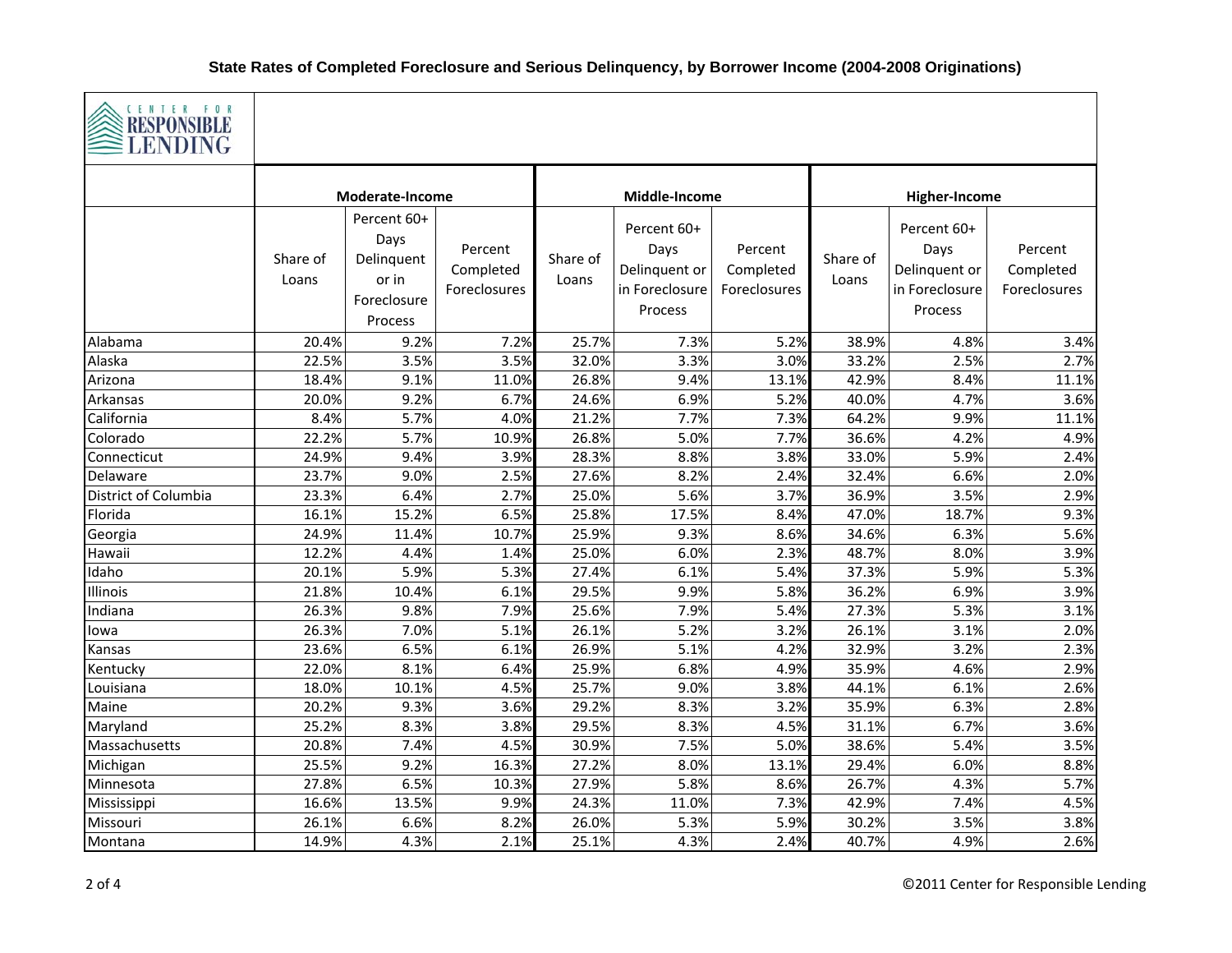

| S неэт отопрее<br><b>LENDING</b> |                                                |                                                      |                                                                   |                                                                                                                             |                   |                                                                   |                                      |
|----------------------------------|------------------------------------------------|------------------------------------------------------|-------------------------------------------------------------------|-----------------------------------------------------------------------------------------------------------------------------|-------------------|-------------------------------------------------------------------|--------------------------------------|
|                                  |                                                |                                                      | 2004 - 2008 Originations                                          |                                                                                                                             |                   |                                                                   |                                      |
|                                  |                                                | (First lien loans on owner-occupied properties)      |                                                                   |                                                                                                                             |                   | Low-Income                                                        |                                      |
|                                  | <b>Total HMDA</b><br>Loans                     | Total Loans in<br>Matched<br>HMDA/LPS/BB<br>x Sample | Percent 60+<br>Days<br>Delinquent or<br>in Foreclosure<br>Process | <b>Percent Completed</b><br>Foreclosures                                                                                    | Share of<br>Loans | Percent 60+<br>Days<br>Delinquent or<br>in Foreclosure<br>Process | Percent<br>Completed<br>Foreclosures |
| Nebraska                         | 197,381                                        | 106,685                                              | 4.6%                                                              | 4.4%                                                                                                                        | 11.3%             | 6.9%                                                              | 7.3%                                 |
| Nevada                           | 540,438                                        | 379,332                                              | 13.5%                                                             | 14.5%                                                                                                                       | 3.1%              | 9.1%                                                              | 6.4%                                 |
| <b>New Hampshire</b>             | 202,757                                        | 115,933                                              | 5.5%                                                              | 4.9%                                                                                                                        | 5.2%              | 5.5%                                                              | 4.2%                                 |
| New Jersey                       | 1,303,524                                      | 838,617                                              | 9.7%                                                              | 2.3%                                                                                                                        | 4.5%              | 8.8%                                                              | 1.7%                                 |
| <b>New Mexico</b>                | 244,840                                        | 144,226                                              | 5.8%                                                              | 2.6%                                                                                                                        | 4.7%              | 6.2%                                                              | 3.0%                                 |
| <b>New York</b>                  | 1,615,117                                      | 1,050,047                                            | 9.8%                                                              | 2.1%                                                                                                                        | 3.6%              | 8.9%                                                              | 3.0%                                 |
| North Carolina                   | 1,214,972                                      | 710,048                                              | 6.5%                                                              | 3.7%                                                                                                                        | 6.8%              | 8.9%                                                              | 6.2%                                 |
| North Dakota                     | 63,753                                         | 28,704                                               | 2.5%                                                              | 1.8%                                                                                                                        | 7.0%              | 3.9%                                                              | 3.2%                                 |
| Ohio                             | 1,421,055                                      | 772,189                                              | 8.7%                                                              | 7.1%                                                                                                                        | 10.1%             | 11.9%                                                             | 12.0%                                |
| Oklahoma                         | 393,029                                        | 225,860                                              | 6.0%                                                              | 4.3%                                                                                                                        | 7.8%              | 8.3%                                                              | 7.4%                                 |
| Oregon                           | 565,895                                        | 392,188                                              | 5.9%                                                              | 3.9%                                                                                                                        | 4.1%              | 4.1%                                                              | 2.5%                                 |
| Pennsylvania                     | 1,575,238                                      | 860,644                                              | 6.6%                                                              | 2.6%                                                                                                                        | 8.4%              | 10.1%                                                             | 4.6%                                 |
| Rhode Island                     | 170,153                                        | 102,673                                              | 8.2%                                                              | 6.2%                                                                                                                        | 4.5%              | 7.0%                                                              | 3.3%                                 |
| South Carolina                   | 557,836                                        | 326,262                                              | 7.5%                                                              | 4.1%                                                                                                                        | 7.2%              | 10.1%                                                             | 7.0%                                 |
| South Dakota                     | 87,152                                         | 23,156                                               | 3.6%                                                              | 3.3%                                                                                                                        | 7.6%              | 5.4%                                                              | 7.2%                                 |
| Tennessee                        | 800,639                                        | 476,371                                              | 7.2%                                                              | 5.6%                                                                                                                        | 7.9%              | 10.3%                                                             | 9.6%                                 |
| Texas                            | 2,452,504                                      | 1,608,784                                            | 6.3%                                                              | 5.6%                                                                                                                        | 5.1%              | 8.5%                                                              | 8.3%                                 |
| Utah                             | 457,963                                        | 297,333                                              | 5.2%                                                              | 3.8%                                                                                                                        | 5.4%              | 4.3%                                                              | 3.8%                                 |
| Vermont                          | 75,655                                         | 36,159                                               | 5.2%                                                              | 1.4%                                                                                                                        | 5.5%              | 6.4%                                                              | 1.0%                                 |
| Virginia                         | 1,407,760                                      | 920,597                                              | 5.1%                                                              | 5.6%                                                                                                                        | 5.8%              | 5.7%                                                              | 4.0%                                 |
| Washington                       | 1,167,337                                      | 802,330                                              | 6.1%                                                              | 3.2%                                                                                                                        | 4.1%              | 4.8%                                                              | 2.5%                                 |
| West Virginia                    | 188,882                                        | 67,914                                               | 6.1%                                                              | 4.8%                                                                                                                        | 6.4%              | 8.4%                                                              | 6.5%                                 |
| Wisconsin                        | 843,467                                        | 418,782                                              | 6.2%                                                              | 4.5%                                                                                                                        | 8.7%              | 8.4%                                                              | 7.3%                                 |
| Wyoming                          | 71,277                                         | 38,131                                               | 3.2%                                                              | 3.0%                                                                                                                        | 4.7%              | 3.5%                                                              | 4.3%                                 |
|                                  | due to missing data and "other" race category. |                                                      |                                                                   | Notes: NA=Not available (Data cells with less than 100 loans were suppressed.) Shares of loans originated may not total 100 |                   |                                                                   |                                      |